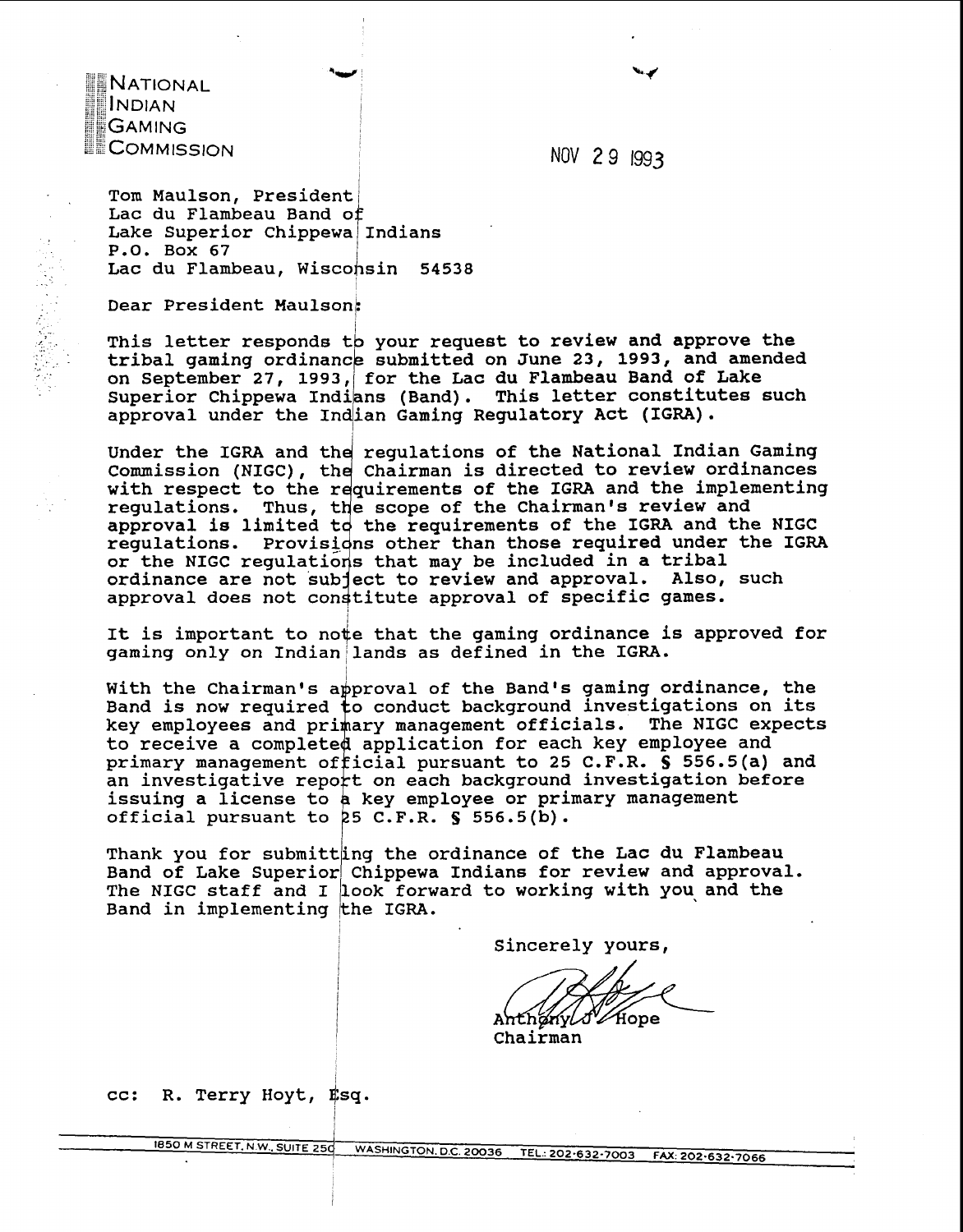## **CHAPTER IX: CL.** I1 **AND** I11 **GAMING ORDIh E**

#### 43.901 Purpose

**The Lac du Flambeau Tribal council empowered by the Tribe's Constitution to enact ordinances, hereby enacts this ordinance in order to set the terms for class I1 and 111 gaming operations on tribal lands.** 

## 43.902 Gaming Authorized

**Class I1 and I11 gaming as defined in the Indian Gaming Regulatory Act, P.L. 100-447, 25 U.S.C.** § **2703(7)(A) (IGRA) and**  by the regulations promulgated by the National Indian Gaming **Commission at 25 C.F.R.** § **502.3 and 502.4 (as published in the Federal Register at 57 FR 12382-12393, April 9, 1992) is hereby reaffirmed as being authorized.** 

# 43.903 Ownership of Gaming

**The Tribe shall have the sole proprietary interest in and responsibility for the conduct of any gaming operation authorized by this ordinance.** 

#### **43.904 Use of Gamina Revenue**

**A. Net Revenues from class I1 and I11 gaming shall be used only for the following purposes: to fund tribal government operations and programs; provide for the general welfare of the Tribe and its members; promote tribal economic development; donate to charitable organizations; or help fund operations of local government agencies.** 

**B. If the Tribe elects to make per capita payments to tribal members, it shall authorize such payments only upon**  approval of a plan submitted to the Secretary of the Interior **under 25 U.S.C. 5 2710(b) (3).** 

### **43.905 Audit**

**A. The Tribe shall cause to be conducted annually an independent audit of gaming operations and shall submit the**  resulting audit reports to the National Indian Gaming Commission.

**B. All gaming related contracts that result in the purchase of supplies, services, or concessions in excess of \$25,000.00 annually, except contracts for professional legal and accounting services, shall be specifically included within the scope of the audit that is described in subsections A. above.** 

### **43.906 Protection of the Environment and Public Health and**  - **Safety**

**Class XI and I11 gaming facilities shall be constructed,**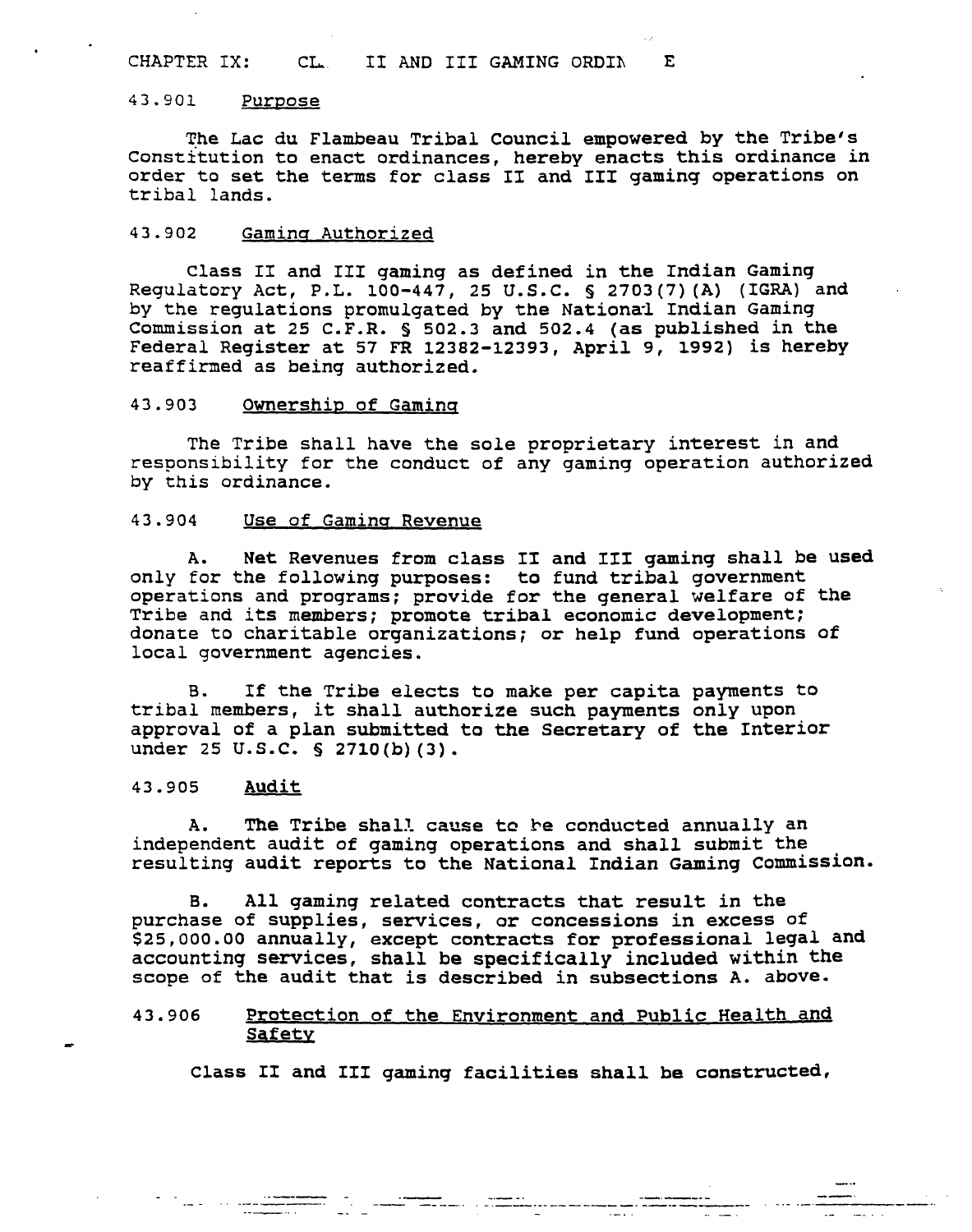maintained and opeiated in a manner that adequately protects the. environment and the public health and safety.

# 43.907 Licenses for Key Employees and Primary Management Officials

The Tribe shall ensure that the policies and procedures set out in this section are implemented with respect to key employees and primary management officials employed at any class **11** gaming enterprise operated on Indian lands:

#### **A.** Definitions

and a complete the complete state of the state of the state of the state of the state of the state of the state<br>The state of the state of the state of the state of the state of the state of the state of the state of the st

For the purposes of this section, the following definitions apply:

#### 1. Key employee means

- a. **A** person who performs one or more of the following functions:
	- (1) Binqo caller;
	- (2) Counting room supervisor
	- (3) Chief of security;
	- **(4)** Custodian of gaming supplies or cash;
	- (5) Floor manager;
	- (6) Pit boss;
	- (7) Dealer;
	- (8) Croupier;
	- (9) Approver of credit; or
	- (10) Custodian of gambling devices including persons with access to cash and accounting records within such devices;
- b. If not otherwise included, any other person whose total cash compensation is in excess of \$50,000 per year; or
- c. If not otherwise included, the four most highly compensated persons in the gaming operation.
- 2. Primary management official means
	- **a.** The person having management responsibility for a management contract;
	- b. Any person who has authority:

 $\mathcal{L}_{\text{max}}$  . The second contract of the second contract of the second contract of the second contract of the second contract of the second contract of the second contract of the second contract of the second contract o

- (1) To hire and fire employees; or
- **(2)** To set up working policy for the gaming operation; or

 $\sim 1.14\,$  m  $^{-1}$  .

 $\sim$  and  $\sim$ 

 $\overline{111}$ 

**c.** The chief financial officer or other person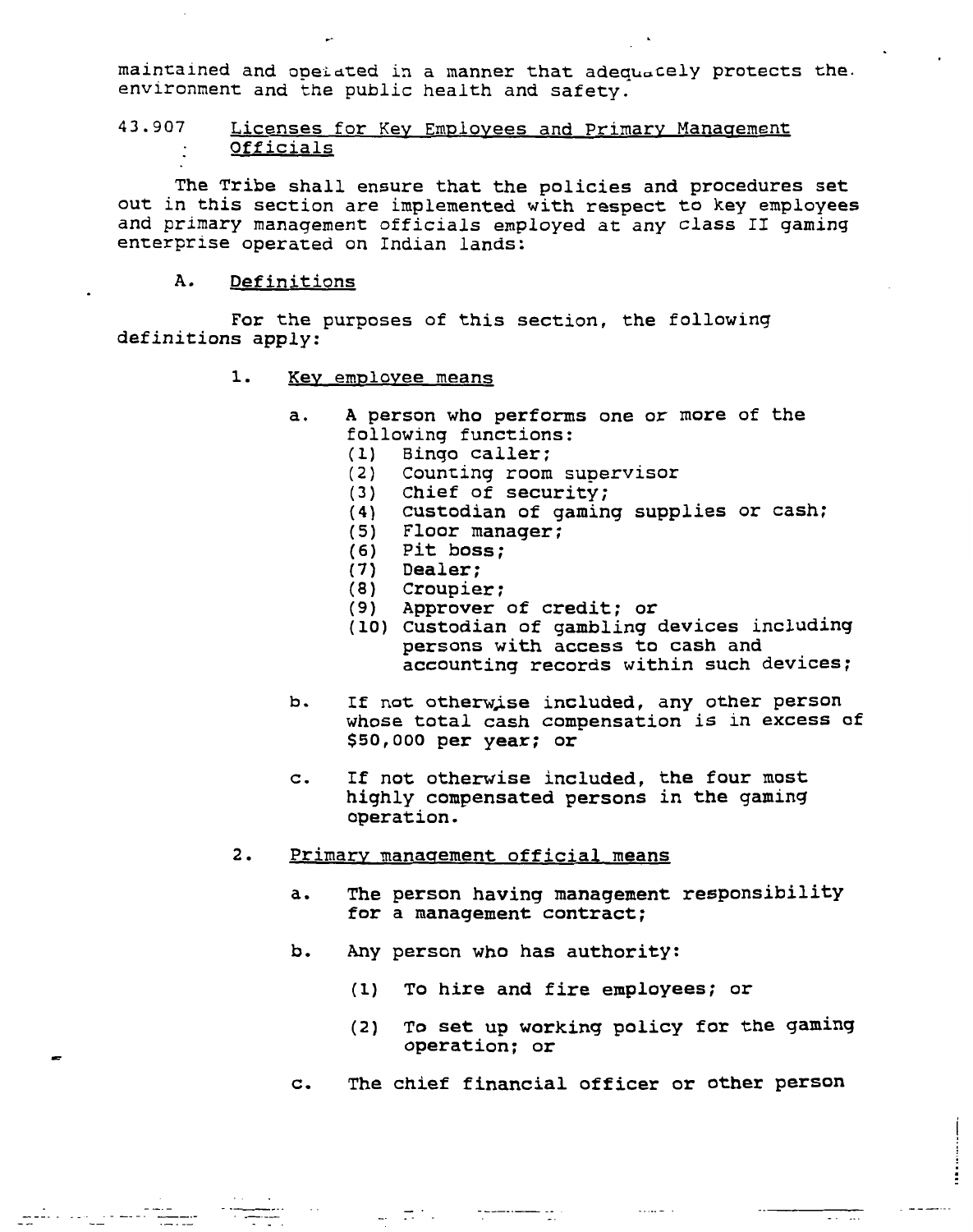## B. Application Forms

 $\ddot{\cdot}$ 

1. The following notice shall be placed on the application form for a key employee or a primary management official before that form is filled out by an applicant:

In compliance with the Privacy Act of 1974, the following information is provided: Solicitation of the information on this form is authorized by 25 U.S.C. 2701 et.seq. The purpose of the requested information is to determine the eligibility of individuals to be employed in a gaming operation. The information will be used-by National Indian Gaming Commission members and staff who have need for the information in the performance of their official duties. The information may be disclosed to appropriate Federal, Tribal, State, local, or foreign law enforcement and regulatory agencies when relevant to civil, criminal or regulatory investigations or prosecutions or when pursuant to a requirement by a tribe or the National Indian Gaming Commission in connection with the hiring or firing of an employee, the issuance or revocation of a gaming license, or investigations of activities while associated with a tribe or a gaming operation. Failure to consent to the disclosures indicated in this notice will result in a tribe's being unable to hire you in a primary management official or key employee position.

The disclosure of your Social Security Number (SSN) is voluntary. **However,** failure to supply a SSN may result in errors in processing your application.

2. Existing key employees and primary management officials shall be notified in writing that they shall either:

- **a.** Complete a new application form that contains a Privacy Act notice; or,
- b. Sign a statement that contains the Privacy Act notice and consent to the routine uses described in that notice.

3. The following notice shall be placed on the application form for a key employee or a primary official before that form is filled out by an applicant.

> A false statement on any part of your application may be grounds for not hiring you, or for firing you after you begin work. also, you may be punished by fine **or**  imprisonment. **(U.S.** Code, title 18, section **1001.)**

4. The Tribe shall notify in writing existing key employees and primary management officials that they shall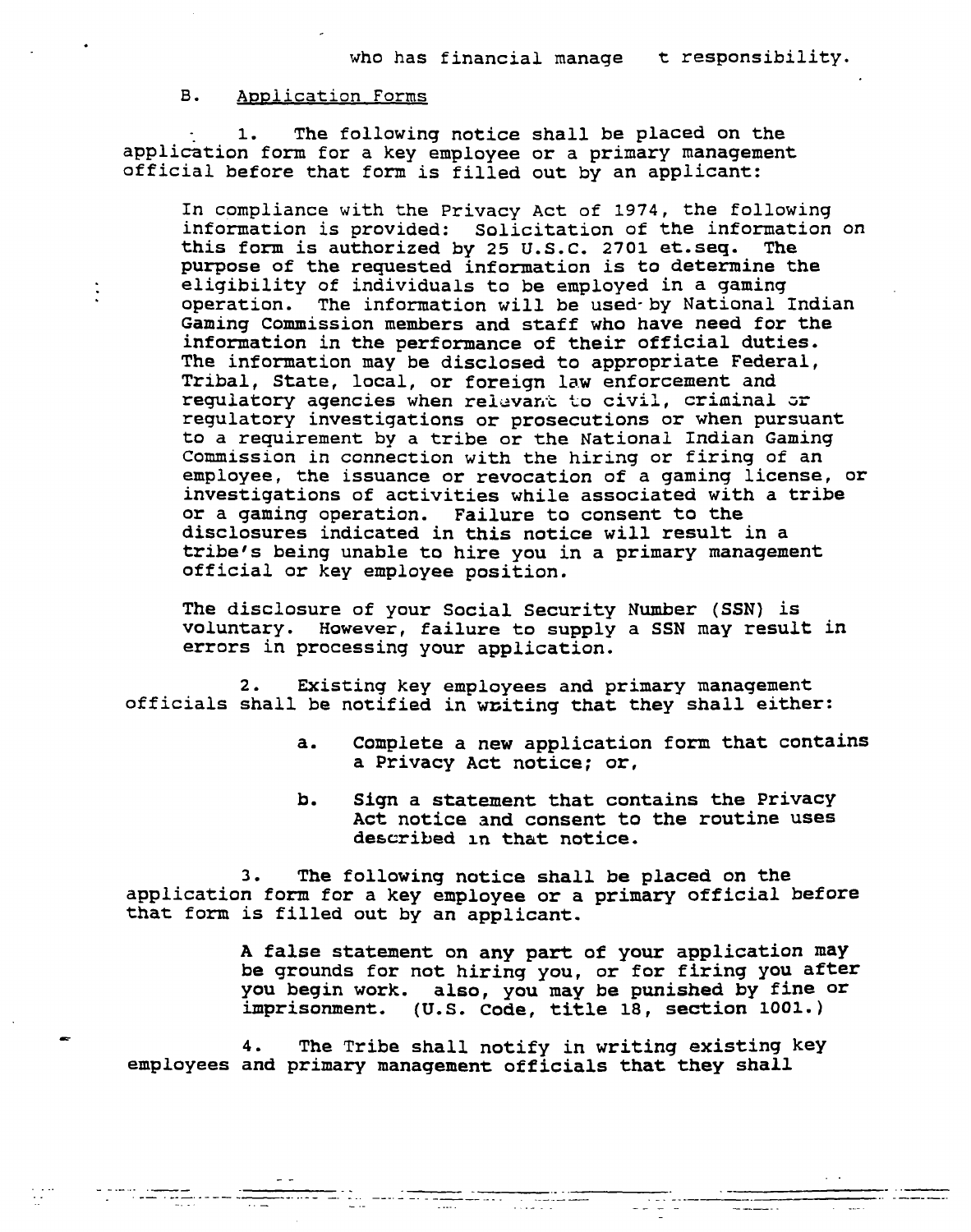**either:** 

 $\frac{1}{2}$ 

- **a. Complete a new application form that contains a notice regarding false statements; or,**
- **b. Sign a statement that contains the notice regarding false statements.**

# **C.** Background Investigation

**1. The Tribe shall request from each primary management official and from each key employee all of the following information:** 

- a. **Full name, other names used (oral or written)** , **social security number (s)** , **birth**  date, place of birth citizenship, gender, all<br>languages (spoken or written);
- **b. Currently and for the previous 5 years: business and employment positions held, ownership interests in those businesses, business and residence addresses, and drivers license numbers** ;
- **c. The names and current addresses of at least three personal references, including one personal reference who was acquainted with the applicant during each period of residence listed under paragraph (1) (b) of this section** ;
- **d. Current business and residence telephone numbers** ;
- **e. A description of any existing and previous business relationships with Indian tribes, including ownership interests in those businesses;**
- **f. A descl-iptian o\* zny existing and previous business relationships with the gaming industry generally, including ownership interests in those businesses;**
- **g. The name and address of** any **licensing or regulatory agency with which the person has filed an application for license or permit related to gaming, whether or not such license or permit was granted;**
- **h. For each felony for which there is an ongoing prosecution or a conviction, the charge, the name and address of the court involved, and**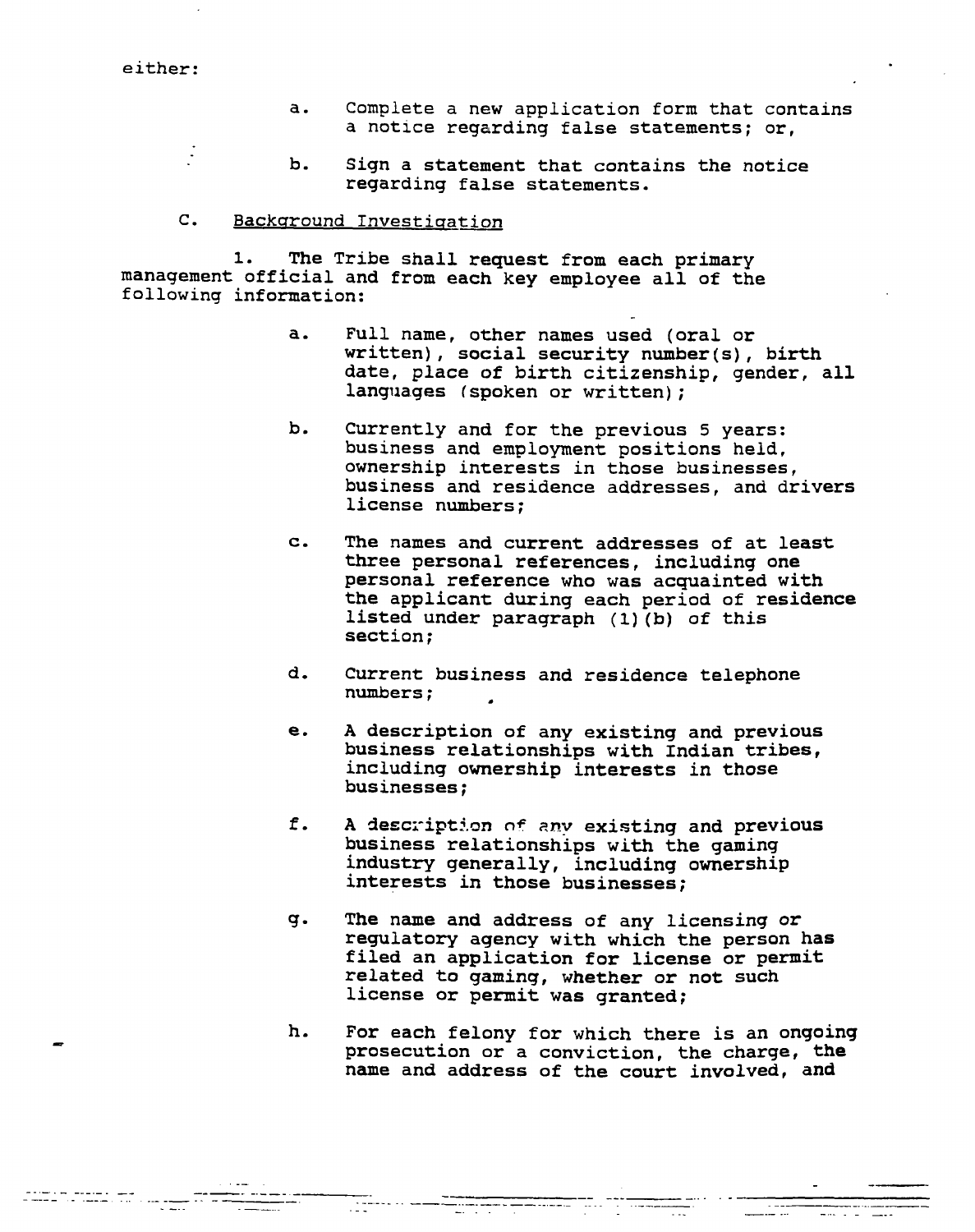**the date and disposition**  any;

- **i. For each misdemeanor conviction or ongoing misdemeanor prosecution (excluding minor traffic violations), within 10 years of the date of the application, the name and address of the court involved and the date and disposition;**
- **j. For each criminal charge (excluding minor traffic charges), whether or not there is a conviction, if such criminal charge is within 10 years of the date of the application and is not otherwise listed pursuant to paragraph (1) (h) or (1) (i) of this section, the criminal charge, the name and address of the court involved and the date and disposition;**
- **k. The name and address of any licensing or regulatory agency with which the person has filed an application for an occupational license or permit, whether or not such license or permit was granted;**
- **1. A current photograph;**
- **ma Any other information the Tribe deems relevant; and,**
- **n. Fingerprints consistent with procedures adopted by the Tribe according to 25 C.F.R. sec 522.2 (h)** .

**2. The Tribe shall conduct an investigation sufficient to make a determination under subsection D. below. In conducting a background investigation, the Tribe or its agent shall promise to keep confidential the identity of each person interviewed in the course of the investigation.** 

D. Eligibility Determination

**e** 

**The Tribe shall review a person's prior activities, criminal record, if any, and reputation, habits and associations to make a finding concerning the eligibility of a key employee or primary management official for employment in a gaming operation. if the Tribe determines that employment of the person poses a threat to the public interest or to the effective regulation of gaming, or creates or enhances dangers of unsuitable, unfair, or illegal practices and methods and activities in the conduct of gaming, a tribal gaming operation shall not employ that person in a key employee or primary management official position.** 

E. Procedures for Forwarding Applications and Reports for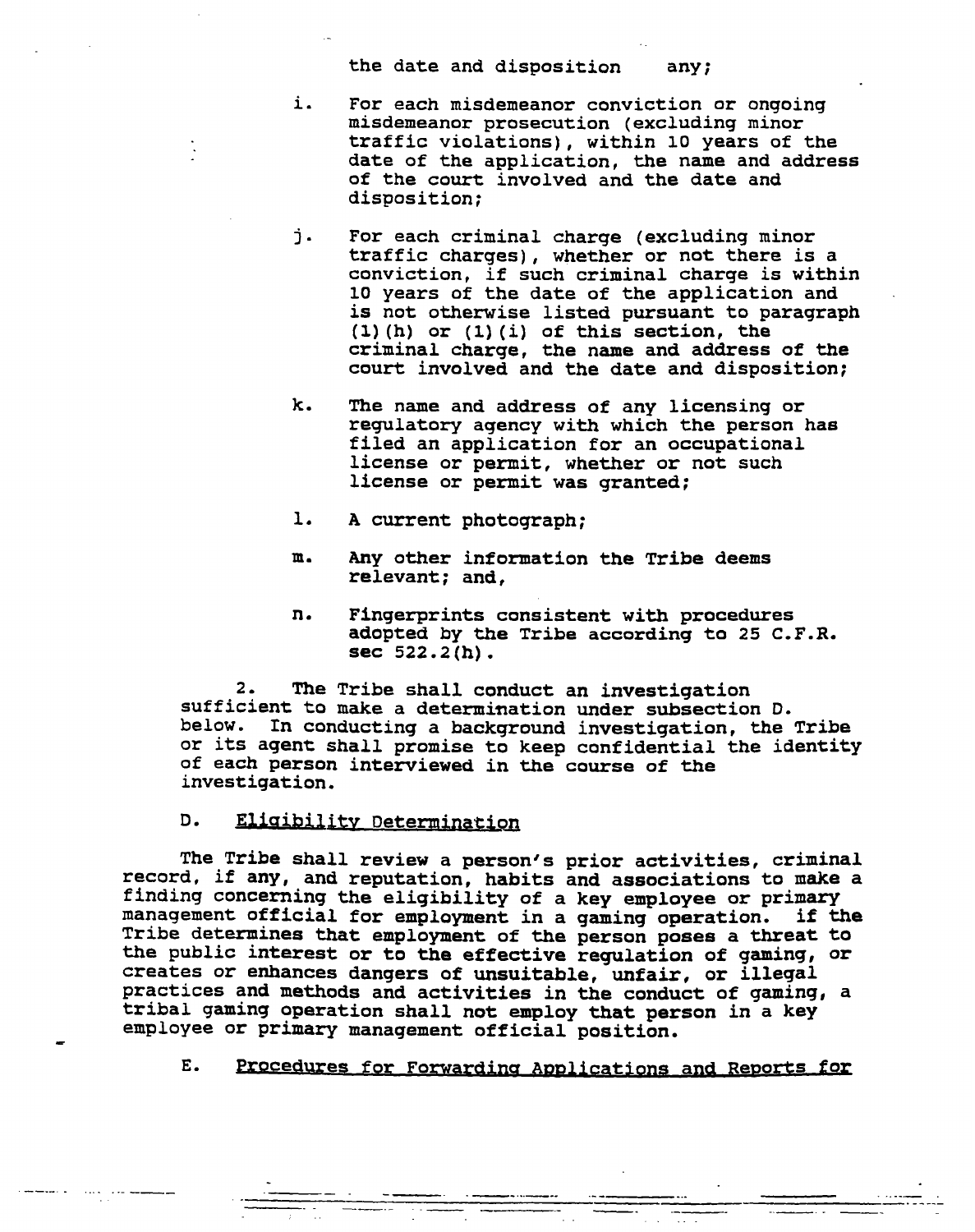### Key Emp! aes and Primary Managemer **Ifficials to the National -ndian Gamins Commission**

**1. When a key employee or primary management official begins work at a gaming operation authorized by this brdinance, the Tribe shall forward to the National Indian Gaming Commission a completed application for employment and conduct the background investigation and make the determination referred to in subsection D of this section.** 

**2. The Tribe shall forward the report referred to in**  subsection F of this section to the National Indian Gaming **Commission within 60 days after an employee begins work or within 60 days of the approval of this ordinance by the**  Chairman of the National Indian Gaming Commission.

**3. The gaming operation shall not employ as a key employee or primary management official a person who does not have a license after 90 days.** 

#### $F<sub>1</sub>$ **Report to the National Indian Gamin Commission**

**1. Pursuant to the procedures set out in subsection E of this section, the Tribe shall prepare and forward to the National Indian Gaming Commission an investigative report on each background investigation. An investigative report shall include all of the following:** 

- **a. Steps taken in conducting a background investigation;**
- **b. Results obtained;**
- **c. Conclusions reached; and,**
- **d. The bases for those conclusions.**

**2. The Tribe shall submit, with the report, a copy of the eligibility determination made under subsection D of this section.** 

**3 If a license is net issued tc an applicant, the Tribe:** 

- **a. Shall notify the National Indian Gaming Commission; and,**
- **b. May forward copies of its eligibility determination and investigative report** ( **if any) to the National Indian Gaming commission for inclusion in the Indian Gaming Individuals Records System.**

matematica construction de la component de la component de la construction de la construction de la construction<br>La construction de la construction de la construction de la construction de la construction de la constructio

**4. With respect to key employees and primary** 

===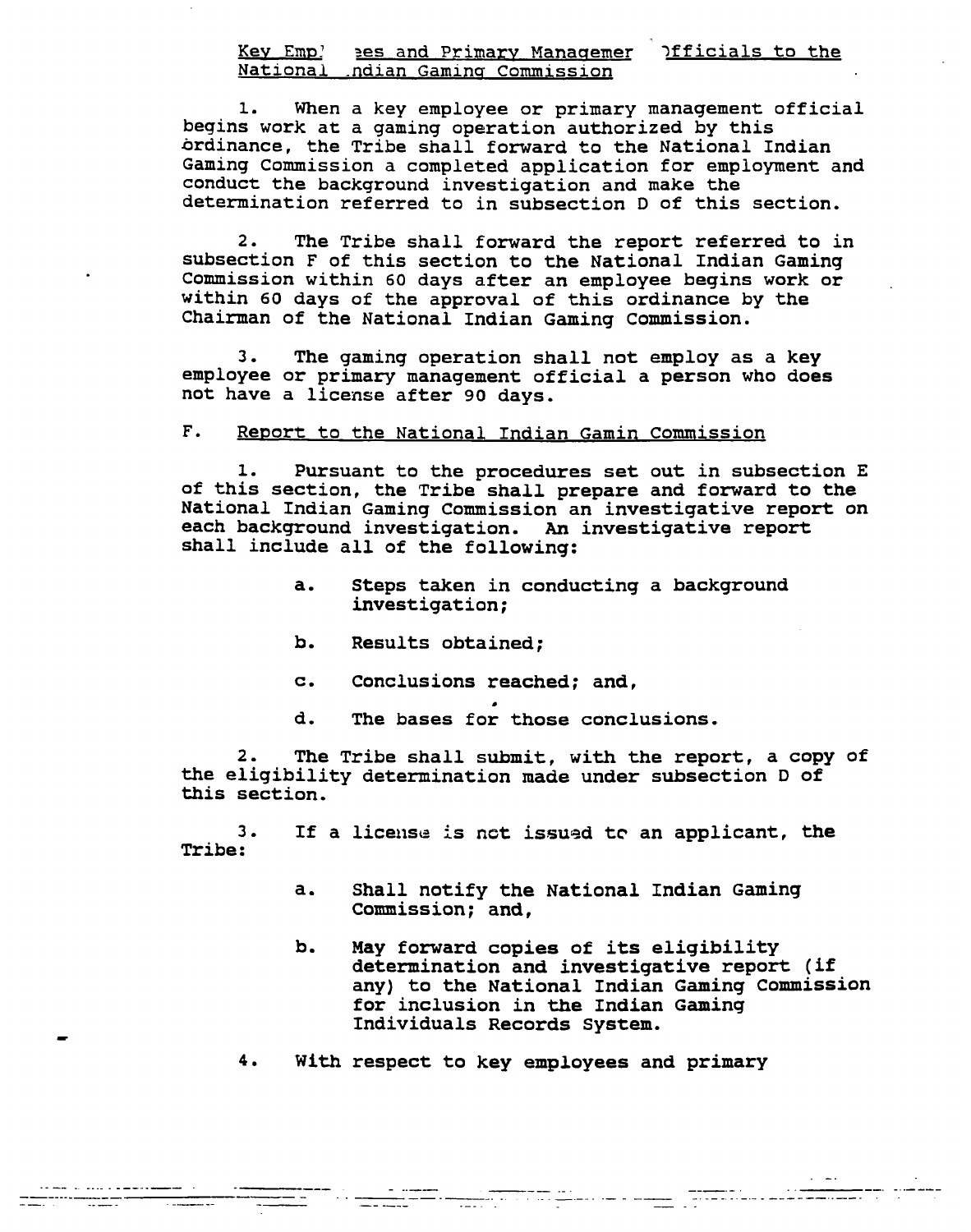**management** 1 **icials, the Tribe shall** r **3in applications**  for employme... and reports (if any) of background **investigations for inspection by the Chairman of the National Indian Gamin Commission or his or her designee for no less than three (3) years from the date of termination of employment.** 

## G. Granting a Gaming License

**1. If, within a thirty (30) day period after the National Indian Gaming Commission receives a report, the National Indian Gaming Commission notifies the tribe that it has no objection to the issuance of a license pursuant to a license application filed by a key employee or a primary management official for whom the tribe has provided an application and investigative report to the national Indian Gaming Commission, the Tribe may issue a license to such applicant.** 

**2. The Tribe shall respond to a request for additional information from the chairman of the National Indian Gaming Commission concerning a key employee or a primary management official who is the subject of a report. Such a request shall suspend the 30-day period under paragraph G. 1. of this section until the Chairman of the National Indian Gaming Commission receives the additional information.** 

**3. If, within the thirty (30) day period described above, the National Indian Gaming Commission provides the Tribe with a statement itemizing objections to the issuance of a license to a key employee or to a primary management official for whom the Tribe has provided an application and investigative report to the National Indian Gaming commission, the Tribe shall reconsider the application, taking into account the objections itemized by the National Indian Gaming Commission. The Tribe shall make the final decision whether to issue a license to such applicant.** 

#### H. License Suspension

**1.** If, after the issuance of a gaming license, the Tribe receives from the National Indian Gaming Commission **reliable information indicating that a key employee or a primary management official is not eligible for employment under subsection D. above, the Tribe shall suspend such license and shall notify in writing the licensee of the suspension and the proposed revocation.** 

**2. The Tribe shall notify the licensee of a time and a place for a hearing on the proposed revocation of a license.** 

**3. After a revocation hearing, the Tribe shall decide** 

\_\_\_\_\_\_\_\_\_\_\_\_\_\_\_\_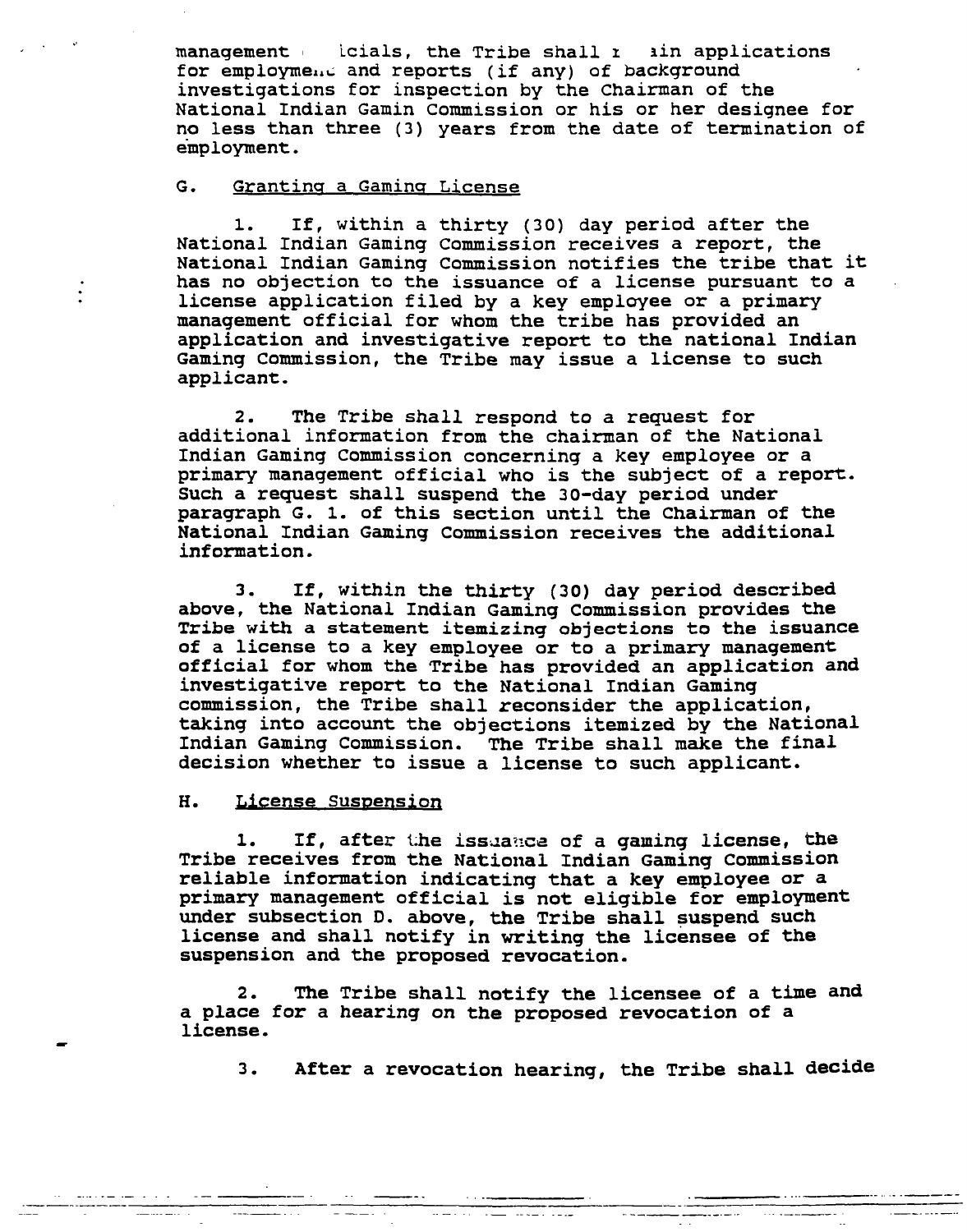to revoke or ... reinstate a gaming lice. . The Tribe shall notify the National Indian Gaming Commission of its **decision.** 

# **43.908- License Locations**

**The Tribe shall issue a separate license to each place, facility, or location on Indian lands where class I1 and/or 111 gaming is conducted under this ordinance.** 

#### 43.909 Repeal

**To the extent that they are inconsistent with this ordinance, all prior gaming ordinances are hereby repealed.**